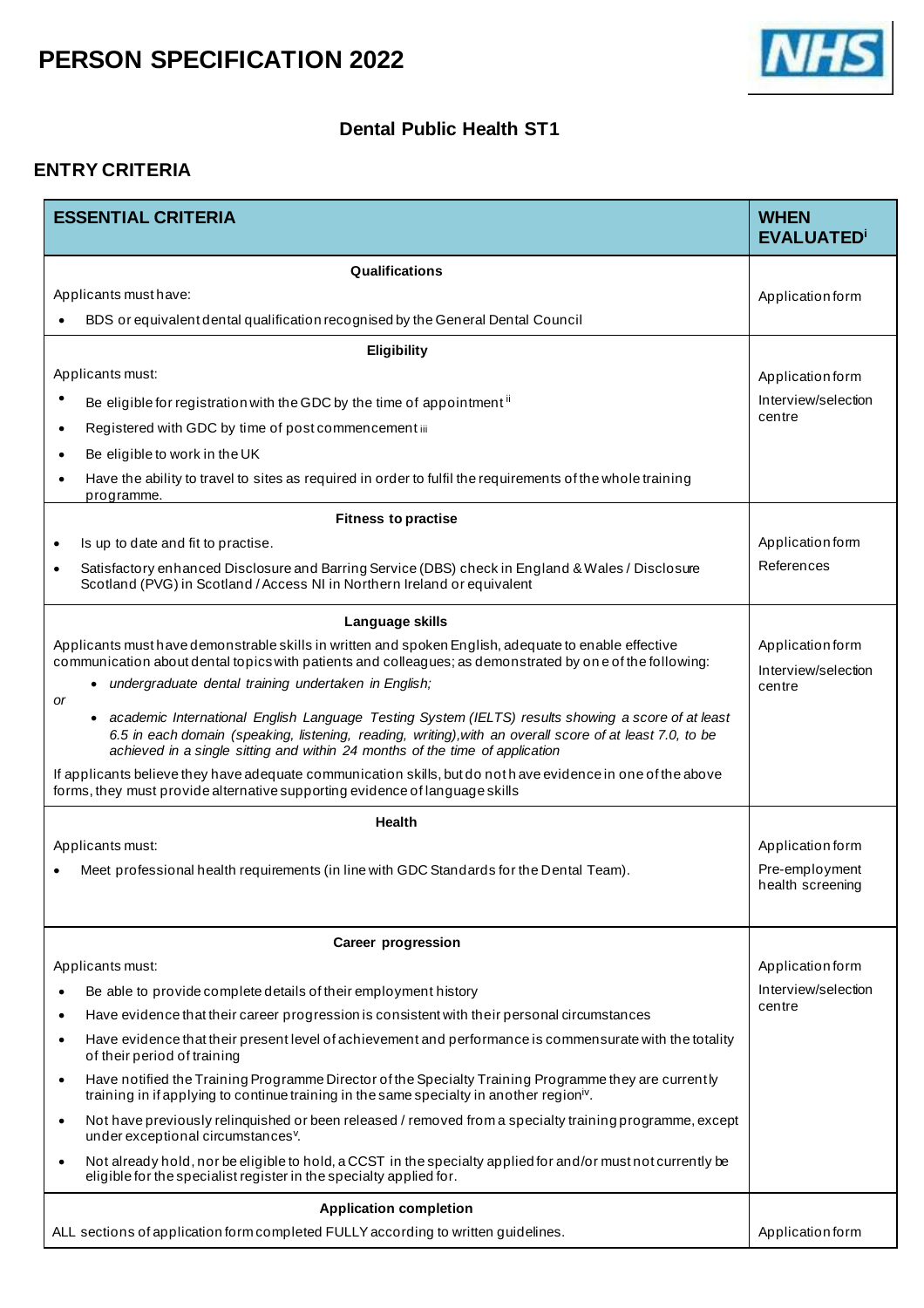### **SELECTION CRITERIA**

|           | <b>ESSENTIAL CRITERIA</b>                                                                                                                                                                          | <b>DESIRABLE CRITERIA</b>                                                                                                                                               | <b>WHEN</b><br><b>EVALUATED</b>                                 |
|-----------|----------------------------------------------------------------------------------------------------------------------------------------------------------------------------------------------------|-------------------------------------------------------------------------------------------------------------------------------------------------------------------------|-----------------------------------------------------------------|
|           |                                                                                                                                                                                                    | Qualifications                                                                                                                                                          |                                                                 |
|           | As above                                                                                                                                                                                           | MFDS / MJDF or equivalent at the time of<br>$\bullet$<br>application<br>Other qualificationsheld at time of<br>$\bullet$                                                | Application form/Self-<br>assessmentform<br>Interview/selection |
|           |                                                                                                                                                                                                    | application                                                                                                                                                             | centre                                                          |
|           |                                                                                                                                                                                                    | Career progression                                                                                                                                                      |                                                                 |
| $\bullet$ | As above                                                                                                                                                                                           | On a NHS primary care organisation Performers                                                                                                                           | Application form/Self-                                          |
| $\bullet$ | Has evidence of achievement of Foundation<br>competences from a UK Dental Foundation<br>training programme or equivalent                                                                           | List or able to meet requirements for listing<br>Has evidence of undertaking appropriate courses<br>$\bullet$<br>commensurate with career progression and<br>intentions | assessmentform<br>Interview/selection<br>centre                 |
| $\bullet$ | Demonstrates the competencies required at the<br>end of UK Dental Core training year 1 (i.e.<br>outcome 1) at the time of interview and year 2 at<br>the time of post commencement (or equivalent) |                                                                                                                                                                         |                                                                 |
| $\bullet$ | Has evidence of experience in more than one<br>dental specialty/clinical setting                                                                                                                   |                                                                                                                                                                         |                                                                 |
| $\bullet$ | Commitment to the specialty with clear career<br>objectives                                                                                                                                        |                                                                                                                                                                         |                                                                 |
| $\bullet$ | On a NHS primary care organisation<br>Performers List or able to meet requirements<br>for listing when training/post involves primary<br>care placement that requires listing                      |                                                                                                                                                                         |                                                                 |
|           |                                                                                                                                                                                                    |                                                                                                                                                                         |                                                                 |
| ٠         | Demonstrates good patient care skills                                                                                                                                                              |                                                                                                                                                                         | Application form/Self-                                          |
| $\bullet$ | Capacity to apply sound clinical knowledge<br>and judgement to problems                                                                                                                            |                                                                                                                                                                         | assessment form<br>Interview/selection                          |
|           | Ability to prioritise clinical need                                                                                                                                                                |                                                                                                                                                                         | centre<br>References                                            |
| $\bullet$ | Demonstrates appropriate technical and<br>clinical competence and evidence of the<br>development of diagnostic skills and clinical<br>judgement                                                    |                                                                                                                                                                         |                                                                 |
|           |                                                                                                                                                                                                    | Academic and research skills                                                                                                                                            |                                                                 |
| $\bullet$ | Understanding of the principles and relevance<br>of research in evidence-based practice                                                                                                            | Evidence of relevant academic and research<br>$\bullet$<br>achievements, e.g. degrees, awards                                                                           | Application form/Self-                                          |
|           |                                                                                                                                                                                                    | Publications<br>$\bullet$                                                                                                                                               | assessmentform                                                  |
|           |                                                                                                                                                                                                    | Conference presentations/posters                                                                                                                                        | Interview/selection<br>centre                                   |
|           | <b>Quality Improvement:</b>                                                                                                                                                                        | <b>Quality Improvement:</b>                                                                                                                                             |                                                                 |
| $\bullet$ | Demonstrates understanding of the principles<br>of audit/clinical governance/quality<br>improvement                                                                                                | Evidence of leading at least one quality<br>$\bullet$<br>improvement project                                                                                            |                                                                 |
| $\bullet$ | Evidence of participation in audit/quality<br>improvement/service evaluation                                                                                                                       |                                                                                                                                                                         |                                                                 |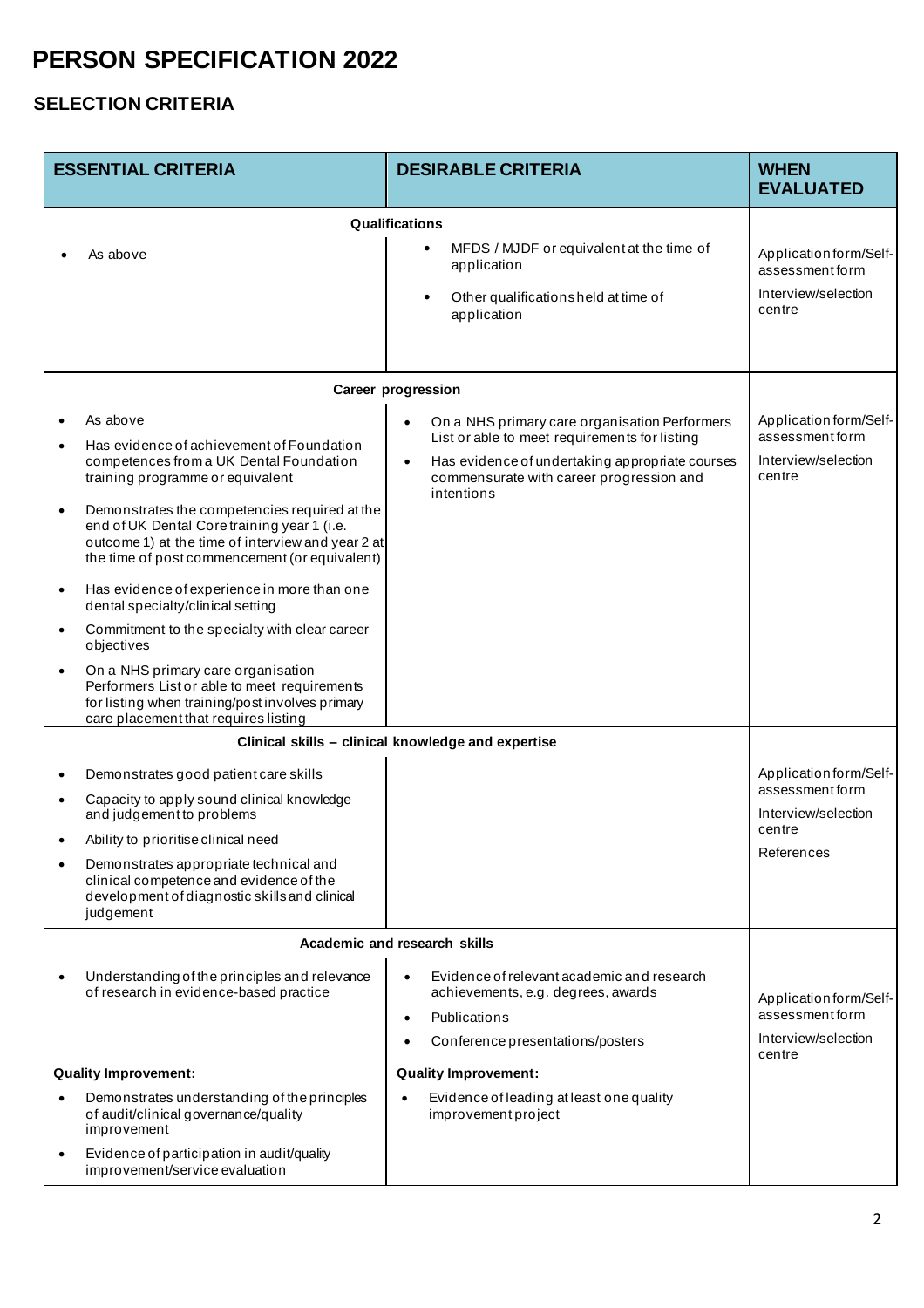| <b>ESSENTIAL CRITERIA</b>                                                                                                                                                                   | <b>DESIRABLE CRITERIA</b>                                                                                               | <b>WHEN</b><br><b>EVALUATED</b>                                            |
|---------------------------------------------------------------------------------------------------------------------------------------------------------------------------------------------|-------------------------------------------------------------------------------------------------------------------------|----------------------------------------------------------------------------|
|                                                                                                                                                                                             | Teaching:<br>Evidence of delivering undergraduate or<br>postgraduate teaching, or teaching Dental Care<br>Professionals |                                                                            |
|                                                                                                                                                                                             | <b>Personal skills</b>                                                                                                  |                                                                            |
| <b>Communication skills:</b><br>Capacity to communicate effectively and<br>sensitively with others<br>Able to discuss oral health options with<br>stakeholders in a way they can understand |                                                                                                                         | Application form/Self-<br>assessment form<br>Interview/selection<br>centre |
| Problem solving and decision making:                                                                                                                                                        |                                                                                                                         |                                                                            |
| Capacity to think beyond the obvious, with<br>analytical and flexible mind, bringing a range of<br>approaches to problem solving                                                            |                                                                                                                         |                                                                            |
| Demonstrates effective judgement and<br>decision-making skills                                                                                                                              |                                                                                                                         |                                                                            |
| <b>Empathy and sensitivity:</b>                                                                                                                                                             |                                                                                                                         |                                                                            |
| Capacity to take in others' perspectives and<br>treat others with understanding; sees patients<br>as people                                                                                 |                                                                                                                         |                                                                            |
| Demonstrates respect for all                                                                                                                                                                |                                                                                                                         |                                                                            |
| Managing others and team involvement:                                                                                                                                                       |                                                                                                                         |                                                                            |
| Capacity to work effectively in a multi-<br>disciplinary team                                                                                                                               |                                                                                                                         |                                                                            |
| Demonstrate leadership, when appropriate                                                                                                                                                    |                                                                                                                         |                                                                            |
| Capacity to establish good working<br>relationships with others.                                                                                                                            |                                                                                                                         |                                                                            |
| Organisation and planning:                                                                                                                                                                  |                                                                                                                         |                                                                            |
| Capacity to manage time and prioritise various<br>tasks and commitments, balance urgent and<br>important demands, follow instructions                                                       |                                                                                                                         |                                                                            |
| Vigilance and situational awareness:                                                                                                                                                        |                                                                                                                         |                                                                            |
| Capacity to monitor and anticipate situations<br>that may change rapidly                                                                                                                    |                                                                                                                         |                                                                            |
| Coping with pressure and managing uncertainty:                                                                                                                                              |                                                                                                                         |                                                                            |
| Demonstrates flexibility, decisiveness and<br>resilience                                                                                                                                    |                                                                                                                         |                                                                            |
| Capacity to operate effectively under pressure<br>$\bullet$<br>and remain objective in highly<br>emotive/pressurised situations                                                             |                                                                                                                         |                                                                            |
| Awareness of own limitations and when to ask<br>for help                                                                                                                                    |                                                                                                                         |                                                                            |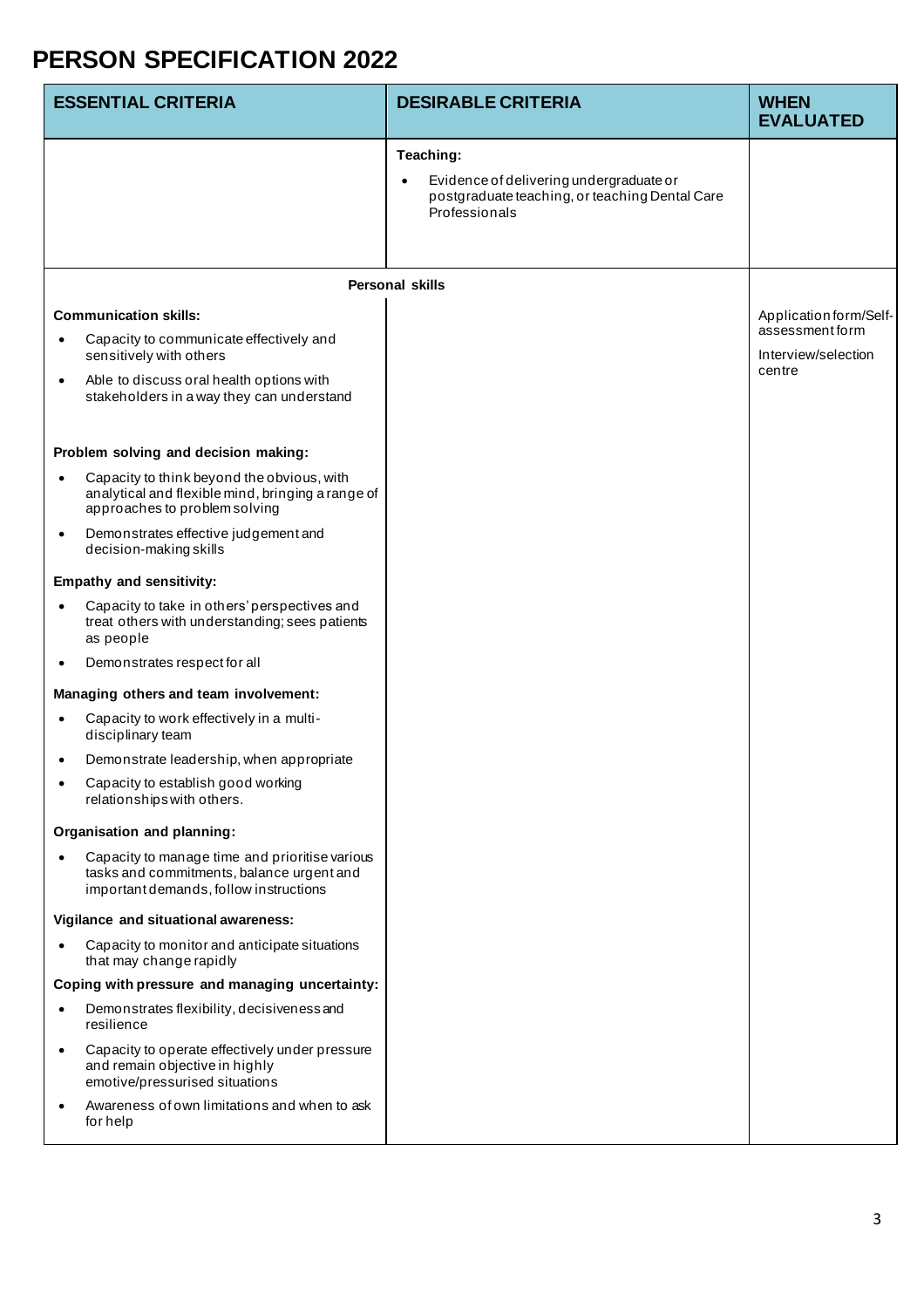| <b>ESSENTIAL CRITERIA</b>                                                                                                                                                                                          | <b>DESIRABLE CRITERIA</b>                                                                                              | <b>WHEN</b><br><b>EVALUATED</b>                                            |
|--------------------------------------------------------------------------------------------------------------------------------------------------------------------------------------------------------------------|------------------------------------------------------------------------------------------------------------------------|----------------------------------------------------------------------------|
| Probity – professional integrity                                                                                                                                                                                   |                                                                                                                        |                                                                            |
| Takes responsibility for own actions<br>Demonstrates honesty and reliability<br>Demonstrates respect for the rights of all<br>Demonstrates awareness of ethical principles,<br>safety, confidentiality and consent | Demonstrates the principles of NHS values<br>including care, compassion, dignity, respect and<br>commitment to quality | Application form/Self-<br>assessment form<br>Interview/selection<br>centre |
| Awareness of importance of being the patients'<br>advocate, clinical governance and the<br>responsibilities of an NHS employee                                                                                     |                                                                                                                        |                                                                            |

| <b>SPECIALTY SPECIFIC CRITERIA</b>                                                                                                                                                                                                         |                                                                                                                                                                                                                                                                                                                                                                                                                               |                                                                            |
|--------------------------------------------------------------------------------------------------------------------------------------------------------------------------------------------------------------------------------------------|-------------------------------------------------------------------------------------------------------------------------------------------------------------------------------------------------------------------------------------------------------------------------------------------------------------------------------------------------------------------------------------------------------------------------------|----------------------------------------------------------------------------|
| <b>ESSENTIAL CRITERIA</b>                                                                                                                                                                                                                  | <b>DESIRABLE CRITERIA</b>                                                                                                                                                                                                                                                                                                                                                                                                     | <b>WHEN</b><br><b>EVALUATED</b>                                            |
| Working knowledge of NHS health services<br>$\bullet$<br>Understanding of the breadth of public health<br>$\bullet$<br>issues<br>Understanding the role of dental public health<br>$\bullet$<br>within the wider health service and beyond | Commitment to specialty - learning and personal development<br>Understanding of trends in health and healthcare<br>provision<br>Understanding of Clinical Governance<br>$\bullet$<br>Undertakes appropriate CPD e.g. courses on<br>$\bullet$<br>research methods/statistics/critical<br>appraisals/evaluation/management<br>Demonstrable interest in quality improvement                                                      | Application form/Self-<br>assessment form<br>Interview/selection<br>centre |
| Qualifications                                                                                                                                                                                                                             | Postgraduate qualification in Dental Public Health<br>or Public Health e.g. MSc in DPH, Diplomain<br>DPH, MPH                                                                                                                                                                                                                                                                                                                 | Application form/Self-<br>assessment form                                  |
| Evidence of experience of clinical activity in<br>$\bullet$<br>more than one sector of dental service<br>provision (e.g. hospital, salaried and general<br>dental service).                                                                | <b>Career progression</b><br>Clinical experience beyond that provided by<br>$\bullet$<br>Foundation and Core training (or equivalent).<br>DCT post or equivalent in DPH or previous<br>$\bullet$<br>experience of DPH<br>Evidence of involvement in oral health<br>$\bullet$<br>promotion/preventive dentistry<br>Evidence of involvement in dental<br>$\bullet$<br>epidemiology<br>Experience of committee work<br>$\bullet$ | Application form/Self-<br>assessment form<br>Interview/selection<br>centre |